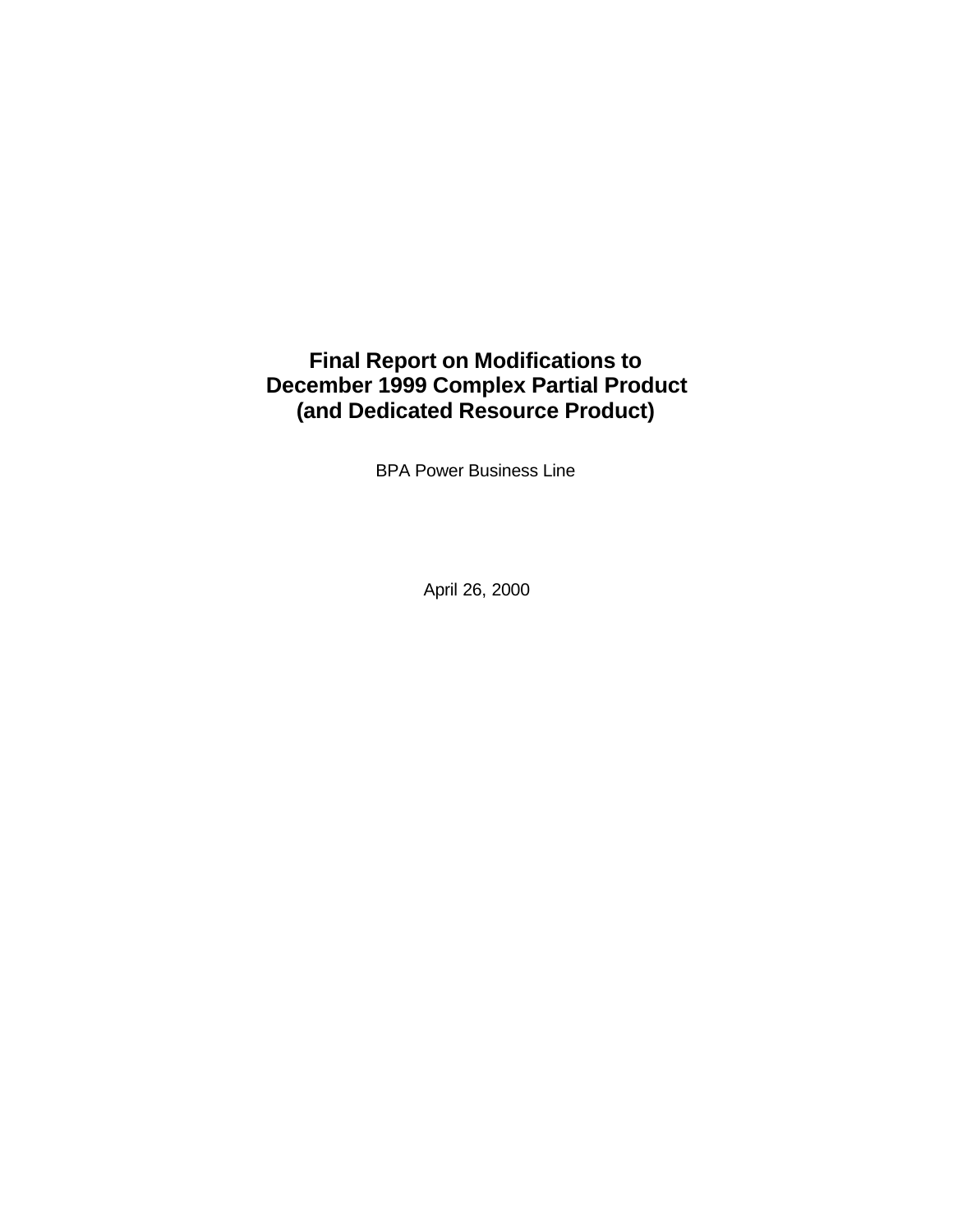#### **Proposed Modifications and Product Additions Complex Partial Product (and Dedicated Resource Product)**

## **Background**

This report describes proposals of the BPA Power Business Line (PBL) to modify the power products described in the December 1999 BPA Power Products Catalog. Some of the proposals are clarifications to the core product, and some are proposed features to be offered under the Firm Power Products and Services (FPS) Rate Schedule.

One issue regarding the Dedicated Resource Product is addressed at the end of this report.

# **Objective; Why BPA is proposing modifications/additions to the Complex Partial Product**

Customers who own and operate hydroelectric facilities, and who potentially would purchase a net requirements product from the PBL, state that the proposed Complex Partial Product (Product) described in the December 1999 BPA Power Products Catalog does not provide a reasonable service alternative to meet their net requirements. Although the Product is intended to provide service comparable to service provided a full requirements customer, the PBL recognizes that it would be very difficult for any customer to operate its resources in a manner that would allow it to completely avoid incurring penalty charges under the Product.

In this context PBL staff reviewed the concerns of potential customers and evaluated potential modifications and additions to various features of the Product. The goal of the Product evaluation was to identify modifications and additions that would make the Product a reasonably attractive service alternative. Primarily, the staff focused on modifications and additions that recognize customer uncertainty and susceptibility to uncontrollable influences such as fuel (water) supply, weather, and unforeseeable load outages. At the same time staff strove to assure that the product continues to adhere to the previously adopted business test that the product should not involve greater cost or risk than Full Service. Therefore, staff did not attempt to accommodate factors such as adverse market conditions, uncertainty in unpredictable large consumer loads, or resource outages.

## **Constraints on potential modifications**

In addressing potential product modifications, PBL staff worked within guidelines established by PBL management. Those guidelines were:

- 1. Product modifications cannot delay Subscription, and modifications therefore must be completed by the end of January 2000.
- 2. Product modifications cannot expose BPA and its other customers to substantially increased risk or cost, and cannot require BPA to carry additional financial reserves.
- 3. Product features resulting from the modifications should be provided to the purchaser either at no charge or at a cost-based charge.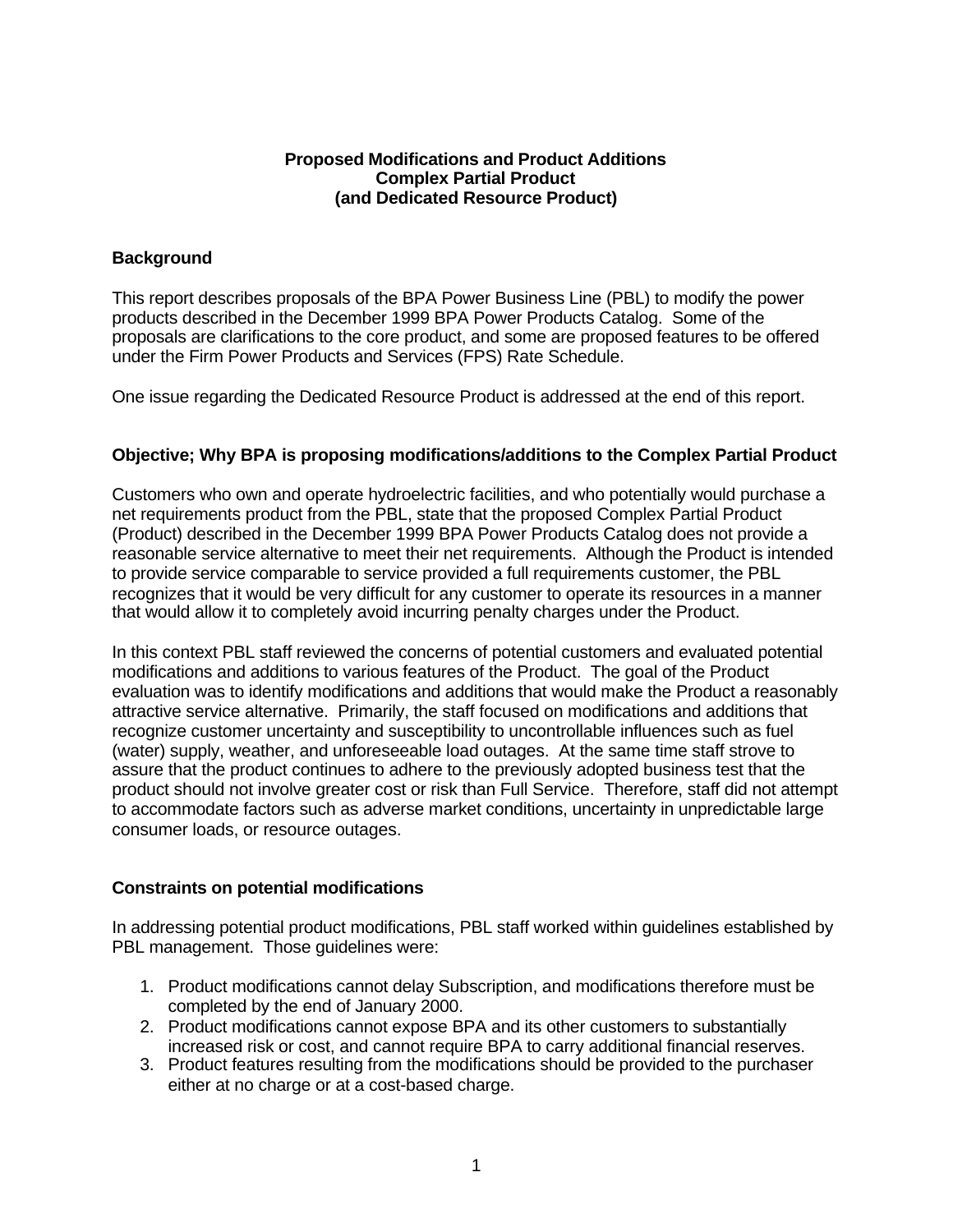- 4. Adoption and implementation of the product modifications must not require supplementing or otherwise delaying the 2002 rate case.
- 5. Modifications must address the existing product, not require a major product re-design.

# **Proposed Product Revisions**

The PBL proposes four product modifications, and one clarification of the core product. The proposed modifications are: (1) a grace margin for Within-Day Factoring; (2) a grace margin for Within-Month Factoring; (3) a choice of factoring checks for Sundays; and (4) relief from factoring checks for unforeseeable load outages. The clarification concerned redistribution of declared Pacific Northwest Coordination Agreement (PNCA) hydro resources.

# **1. Within-Day Factoring Grace Margins**

## Factoring/Excess Factoring/Benchmarks

Factoring is the service of shaping a given quantity of energy within a period to follow load. The measurement of actual variation in the customer's total retail load establishes the factoring Benchmarks. Excess Within-Day Factoring occurs when the PBL serves more variation in hour-to-hour loads than the factoring Benchmarks.

Within-Day Factoring is measured for both Heavy Load Hour (HLH) and Light Load Hour (LLH) periods of each day. The quantity measured is the amount by which the customer's total retail load on each hour exceeds the customer's average total retail load for that day's HLH or LLH period. The Benchmark for each day's HLH or LLH period is the sum of these hourly quantities.

The customer's purchases from the PBL are measured each hour in the same manner. That is, hourly purchases are compared to the average purchase for the HLH or LLH period. The sum of hourly purchase amounts in excess of the average for the period is the amount of Within-Day Factoring provided by the PBL. If the amount of factoring provided by the PBL during the HLH or LLH period is greater than the amount of factoring measured in the customer's total retail load (the Benchmark), there is excess factoring.

## Grace Margin

The PBL proposes a grace margin for excess Within-Day Factoring. The grace margin would be a product priced at the FPS rate schedule. The grace margin product would be available to all purchasers of the Complex Partial Product and the Block with Factoring product. Grace margins would be calculated separately for each HLH and LLH period of each day.

The grace margin would be 20 percent of the factoring Benchmark for the HLH or LLH period. That is, the grace margin would be an additional 20 percent on top of the factoring Benchmark. Factoring within the grace margin would not incur excess factoring charges. However, if the actual factoring were to exceed the grace margin by any amount, all excess factoring for that daily period, including the amount otherwise within the grace margin, would be charged excess factoring charges.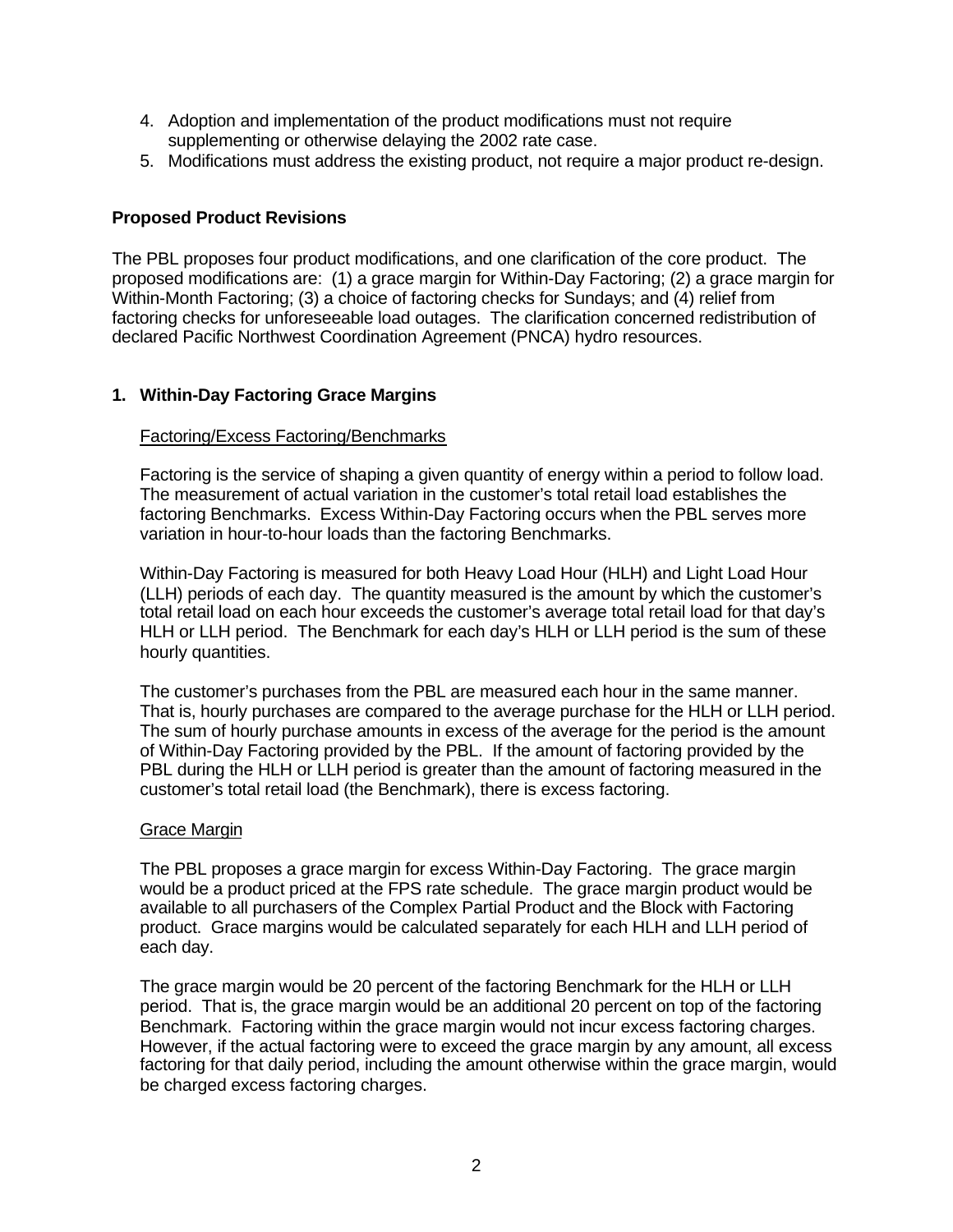## Grace Margin Rationale

The 20 percent level was judged to be reasonable based on the PBL's expectations of how closely customers could schedule their resources to match their load shapes. The PBL expects that customers will view the grace margins as encouraging operation of resources to follow customer loads, with a cushion for unforeseeable load fluctuations. The PBL does not expect customers to view grace margins as punitive, since they are based on reasonable costs a customer would encounter in PNW power markets. A 20 percent margin should allow customers to follow loads within the day without concern that excess factoring charges would be triggered.

## Grace Margin Charges

Excess factoring within the grace margin would be charged the FPS charge. The charge would be the absolute value of the difference between 110 percent of the daily Mid-C Firm Power HLH or LLH price, and the applicable PF HLH or LLH Energy Charge. Use of the absolute value is appropriate because any differential, positive or negative, presents an opportunity for a customer to optimize PF purchases against available market prices. Such optimization would be costly to the PBL. The PBL has assumed, however, that the more frequent scenario would be Mid-C prices higher than the PF energy charge.

The within-grace margin charge for purchases of New Resources Rate (NR) power would be equivalent to the charge for PF purchasers. The charge would be the absolute value of the difference between 110 percent of the daily Mid-C Firm Power HLH or LLH price, and a mills per kWh number equal to the PF diurnal Energy Charge for the diurnal monthly period when the factoring occurred. Use of an equivalent price for customers purchasing at the PF and NR rates is appropriate in order to provide the same incentive (encouraging factoring within the Benchmarks) to both purchasers.

If the daily Mid-C firm power index should at any time prove no longer to be a viable index for this purpose, another index would be substituted by the PBL upon notice and opportunity to comment by all affected parties.

## Pricing Rationale

Use of the grace margin by a customer means that the load the PBL serves has greater variation than the underlying total retail load. Although factoring checks only measure excess factoring as a sum for a daily period and not as hour by hour excess amounts, it is reasonable to expect that the load being served with excess factoring is "peakier" than the customer's total retail load. This being the case, the PBL probably is being called upon to serve more "super-peak" load (in HLH) or less graveyard load (in LLH) than the overall average for HLHs or LLHs. Using 110 percent of the Mid-C price recognizes the expected higher value that BPA is providing.

## Excess Factoring Charges

Factoring beyond the Benchmark, but within the grace margin, would not be defined as "Excess Factoring" for application of the 2002 Wholesale Power Rate Schedules. However, if the grace margin were to be exceeded for any day's HLHs or LLHs, all excess factoring, including that within the grace margins, would be charged the Excess Within-Day Factoring Charge in the 2002 General Rate Schedule Provisions. In other words, if excess factoring in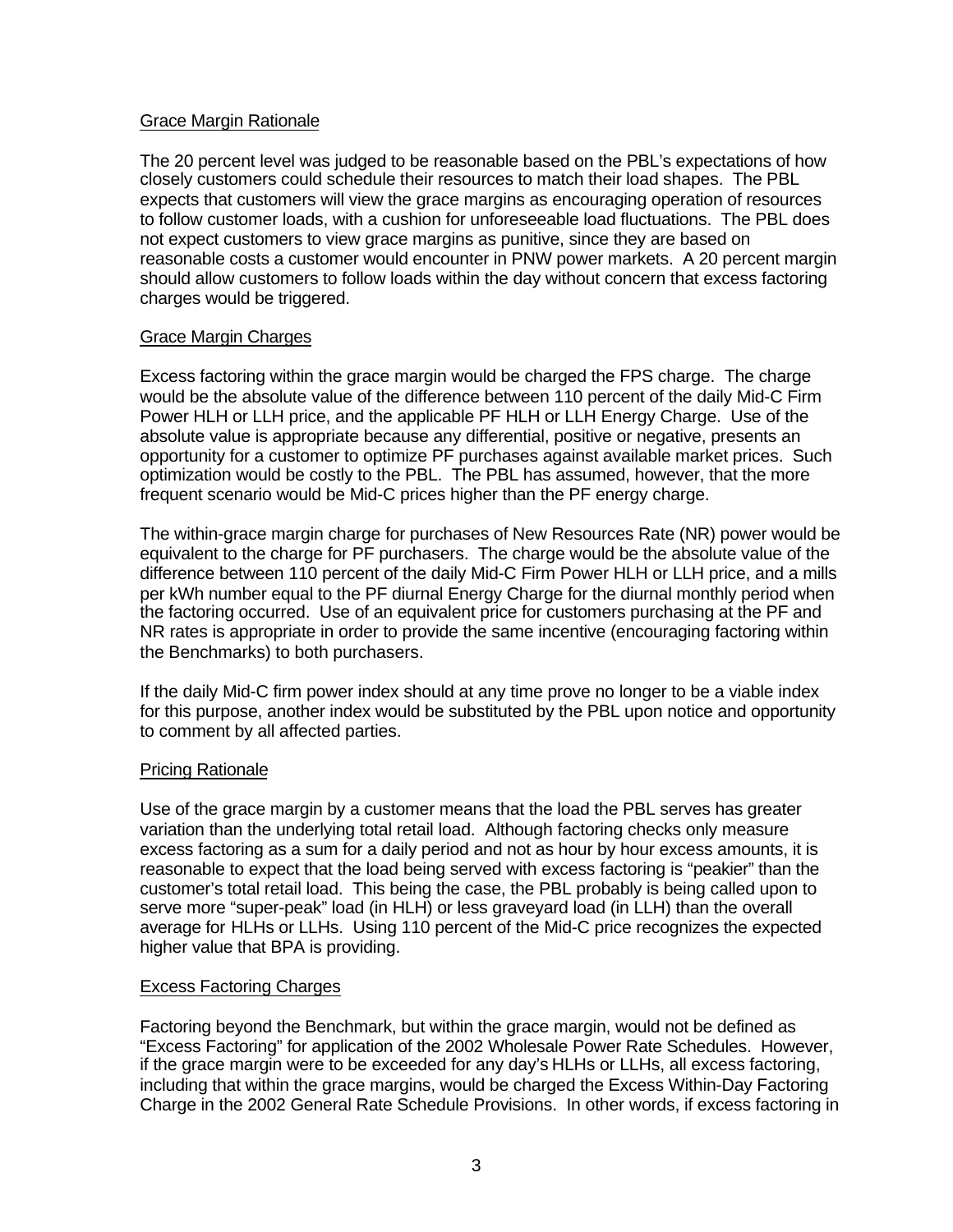a diurnal period of a day exceeds the grace margin, the grace margin ceases to be in effect for that diurnal period of that day and all kWhs of excess factoring would be charged the Excess Within-Day Factoring Charge.

# **2. Within-Month Factoring Grace Margins**

#### Factoring/Excess Factoring/Benchmarks

Within-Month Factoring is calculated for both HLH and LLH periods of each day. The calculations are performed after the end of the month. The measure of allowable Within-Month Factoring is a comparison of daily HLH or LLH energy use to average HLH or LLH energy use for the month. This comparison establishes the Within-Month Factoring Benchmarks. Within the factoring Benchmarks a customer may purchase requirements power without incurring Excess Within-Month Factoring Charges.

The Benchmarks are calculated from the customer's daily and average monthly HLH or LLH total retail load and the customer's average monthly HLH or LLH purchase from the PBL. One Benchmark limit always is the customer's monthly average HLH or LLH energy purchases from the PBL. The other Benchmark limit is the monthly average HLH or LLH energy purchase, plus or minus the amount that the HLH or LLH total retail loads for a day differ from monthly average HLH or LLH total retail loads.

A conceptual way of describing the Benchmarks is the range of purchases from the PBL in any shape from, flat over all hours of the diurnal period of the month, to following all variation in the customer's total retail load. The customer strongly affects the shape of its purchase from the PBL by how it applies its resources to its retail loads.

Excess Within-Month Factoring is described as energy purchased in the HLHs or LLHs of a day that either exceeds or is less than the Benchmarks. That is, excess Within-Month Factoring is power purchased in a shape that requires more day to day factoring than the actual measured day to day variation in the customer's total retail load.

## Grace Margin

The PBL proposes grace margins for excess Within-Month Factoring. The FPS grace margin feature would be available to all purchasers of the Complex Partial Product and the Block with Factoring product. The proposed grace margins are a limited amount of daily energy purchases greater than or less than the Benchmarks. Above the Benchmarks, a customer would take more PF power than it otherwise would be entitled to in a day. Below the Benchmarks, a customer would take less PF power than it otherwise would be entitled to in a day. HLHs and LLHs of the month would have separate factoring checks and grace margins.

The proposed grace margins would be plus or minus 20 percent of the customer's retail residential load. The grace margins would not be measured directly but would be calculated by applying a residential percentage to the measured total retail load for the HLH or LLH period of each day. Therefore, residential load would be an estimated portion of the measured total retail load. The residential percentage would be agreed to in the Subscription contract.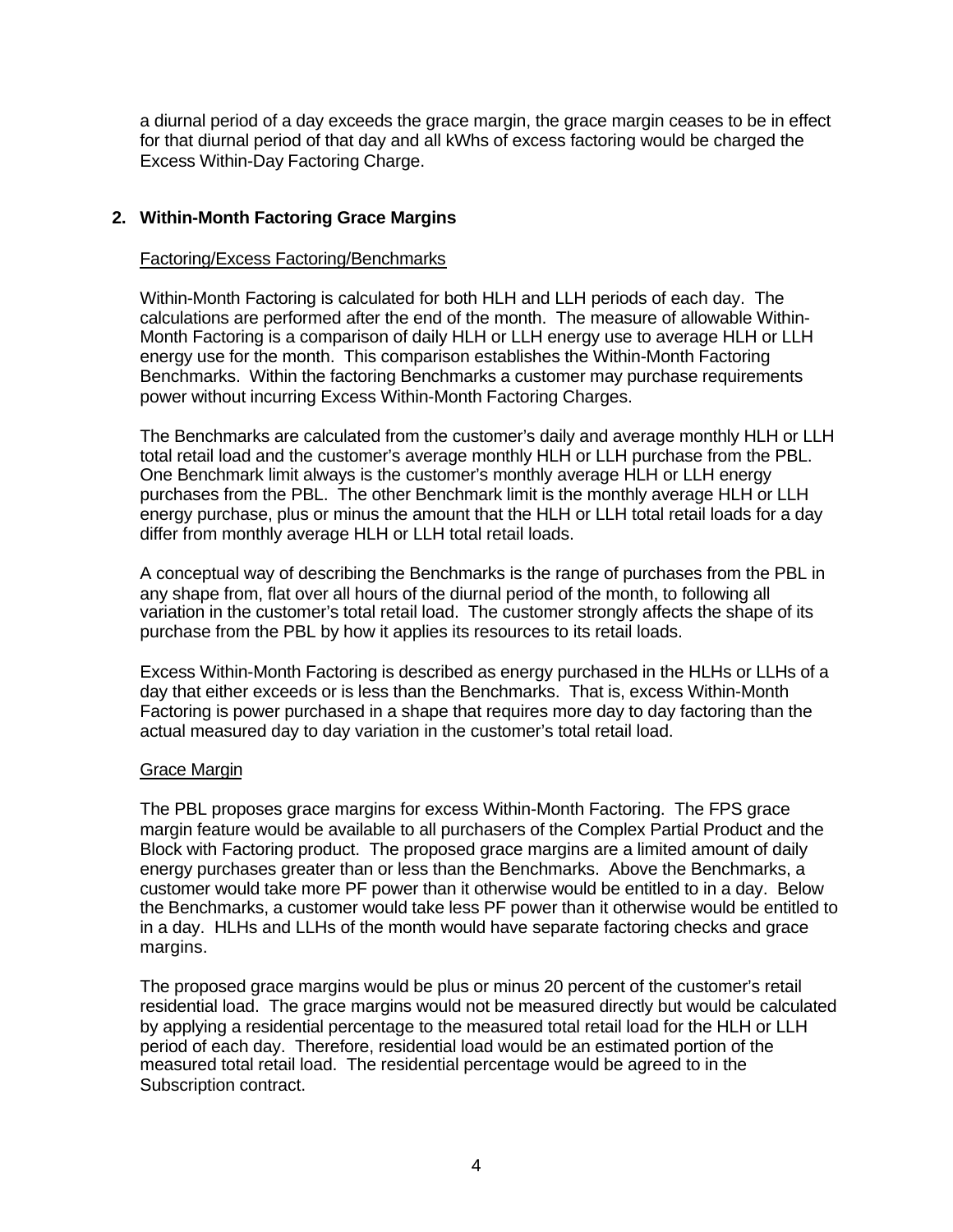## Grace Margin Rationale

This grace margin feature is intended to account for variation in load that cannot be predicted. Weather uncertainties within a month likely would be a major factor causing customers to incur excess Within-Month Factoring. Residential load would be used for calculating these grace margins because estimates for residential loads reasonably could be obtained. While other types of loads may exhibit weather-related variation, the definition of such loads is not readily available, and consistent identification of such loads is unlikely, across utilities. Hence, residential load would serve as a proxy for weather-dependent load and would be used for calculating Within-Month Factoring grace margins.

The 20 percent level was perceived to be reasonable based on the PBL's expectations of the level of weather unpredictability for a month. A 20 percent margin should allow customers to account for the error in weather forecasts for a month while using their resources to follow within-month variation in loads. Analysis of actual customer data demonstrated that a grace margin of 20 percent of retail load provided substantial relief from excess factoring charges and the resulting grace margin charges are not expected to be punitive.

#### Grace Margin Charges

Excess factoring within the grace margin would be assessed the grace margin factoring charge, a feature offered under the FPS rate schedule. The charge would be the absolute value of the difference between 100 percent of the daily Mid-C Firm Power HLH or LLH price and the applicable PF diurnal Energy Charge. Use of the absolute value is appropriate because any differential, positive or negative, presents an opportunity for a customer to optimize PF purchases against available market prices. Such optimization would be costly to the PBL. The PBL assumed, however, that the more frequent scenario would be Mid-C prices higher than the PF energy charge.

The grace margin factoring charges would be calculated for daily amounts of factoring above or below the Benchmarks, but within the grace margin. The grace margin factoring charges would be calculated separately for HLHs and LLHs of each day. Charges for factoring above the Benchmarks would be positive and charges for factoring below the Benchmarks would be negative. Positive and negative dollar charges would be net against each other for the HLH or LLH periods of each month. The absolute value of the net dollars for the HLH or LLH period of the month would be the within-grace margin charge.

The within-grace margin charge for New Resources Rate (NR) power would be the absolute value of the difference between the daily Mid-C Firm Power HLH or LLH price, and a mills per kWh number equal to the PF Energy Charge for the diurnal monthly period during which the factoring occurs. This price would be equivalent to the within-grace margin price paid by PF purchasers. Use of an equivalent price for customers purchasing at the PF and NR rates is appropriate in order to provide the same incentive (encouraging factoring within the Benchmarks) to both purchasers.

If the daily Mid-C firm power index should at any time prove no longer to be a viable index for this purpose, another index would be substituted by the PBL upon notice and opportunity to comment by all affected parties.

## Excess Factoring Charges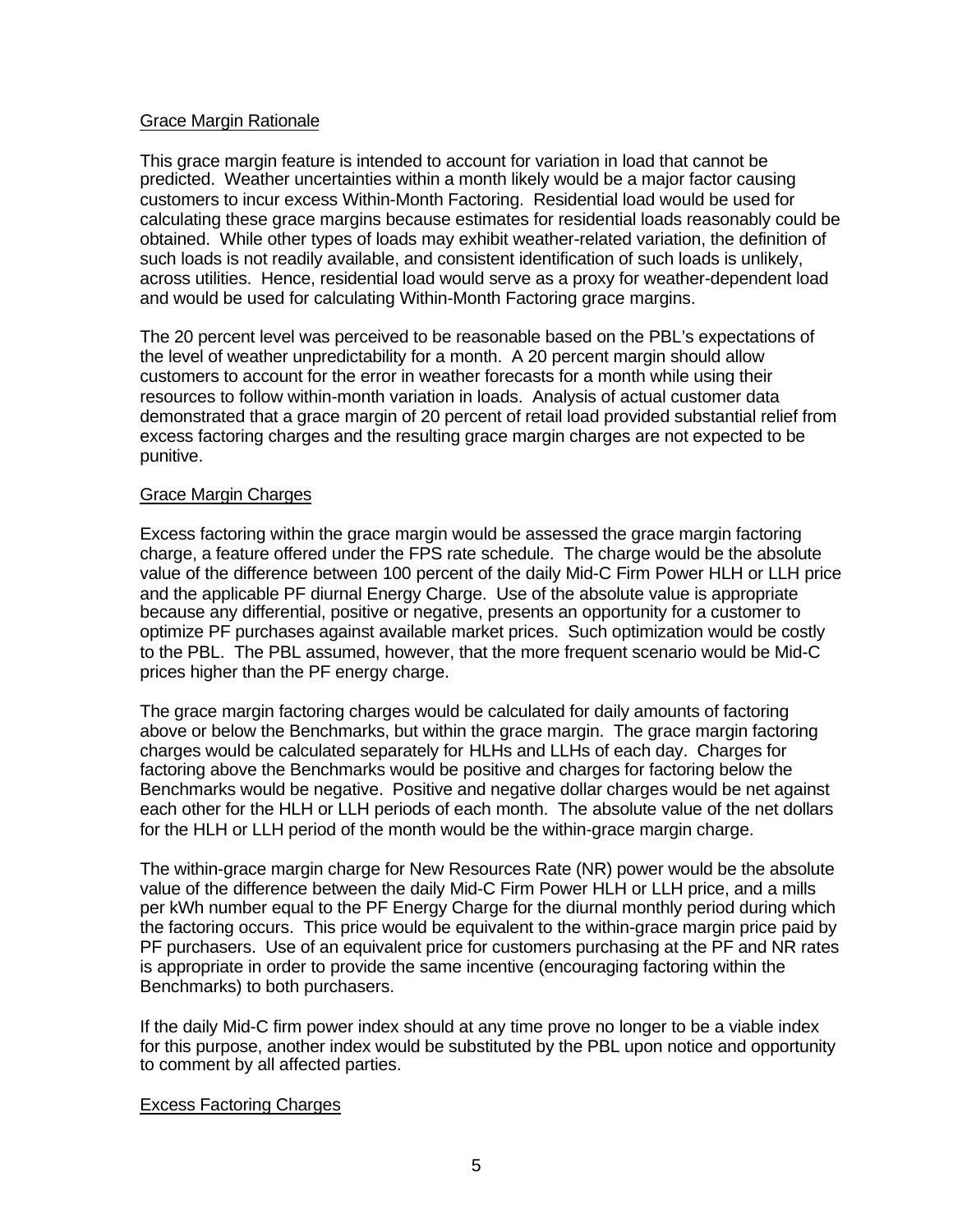Factoring beyond the Benchmarks within the grace margins would not be defined as using "Excess Factoring" for application of the 2002 Wholesale Power Rate Schedules and could be made without incurring Excess Within-Month Factoring Charges. However, daily energy purchases greater or less than the grace margins would trigger Excess Within-Month Factoring Charges. Once the Excess Within-Month Factoring Charges trigger for a HLH or LLH period of a day, the grace margin no longer would apply to that day's HLH or LLH period. All excess factoring for that day's HLH or LLH period would incur the Excess Within-Month Factoring charges in the 2002 General Rate Schedule Provisions.

There would be no monthly netting of positive and negative amounts of excess factoring for calculating Excess Within-Month Factoring Charges. However, as noted in the General Rate Schedule Provisions, the HLH and LLH Excess Within-Month Factoring Charges would apply only to the greater of the monthly sum of positive or negative amounts.

# **3. Factoring Checks for Sundays**

The PBL is aware that some customers schedule their resources on Sundays in the same manner that they schedule resources for other days of the week that have both HLH and LLH periods. For instance, customers may shape their resources more heavily into the hours ending 0700 through 2200. Although the Within-Day and Within-Month Factoring checks could penalize such a resource shape, the PBL does not want to discourage that application of resources. Therefore, BPA would allow the customer to choose one of two ways for testing Within-Day and Within-Month Factoring for Sundays. For Within-Day and Within-Month Factoring Sundays may be tested as if they were comprised of a combination of HLHs and LLHs, or as if they were comprised solely of LLHs. The customer would make that election in its Subscription contract.

## **4. Factoring Relief for Outages**

The PBL proposes relief for unforeseeable outages for Within-Day and Within-Month Factoring. The relief for unforeseeable outages described in this section would be available to customers within the BPA control area purchasing the Complex Partial Product and the Block with Factoring product.

Customers within the BPA control area would be relieved from Within-Day Factoring charges for instances of, and only for the amount and duration of, unforeseeable load outages that occur after customer resources are prescheduled. Relief would be provided for outages reducing hourly demand by 5 megawatts or more. Such occurrences may result from equipment failure either in the transmission or utility distribution system, or failure of machinery or equipment of large end-use consumers. Load losses resulting from economic factors such as market electricity prices, prices or other market conditions for industrial products, customer or consumer resource outages, or other factors affecting customer or consumer resources would not qualify for relief from factoring charges. Relief from factoring charges would not be provided for consumer loads subject to frequent outages or for otherwise unpredictable consumer loads of a customer.

To receive relief from factoring charges, the customer would have to document the cause of the outage, the amount, and the timing of the load loss to the PBL's satisfaction. The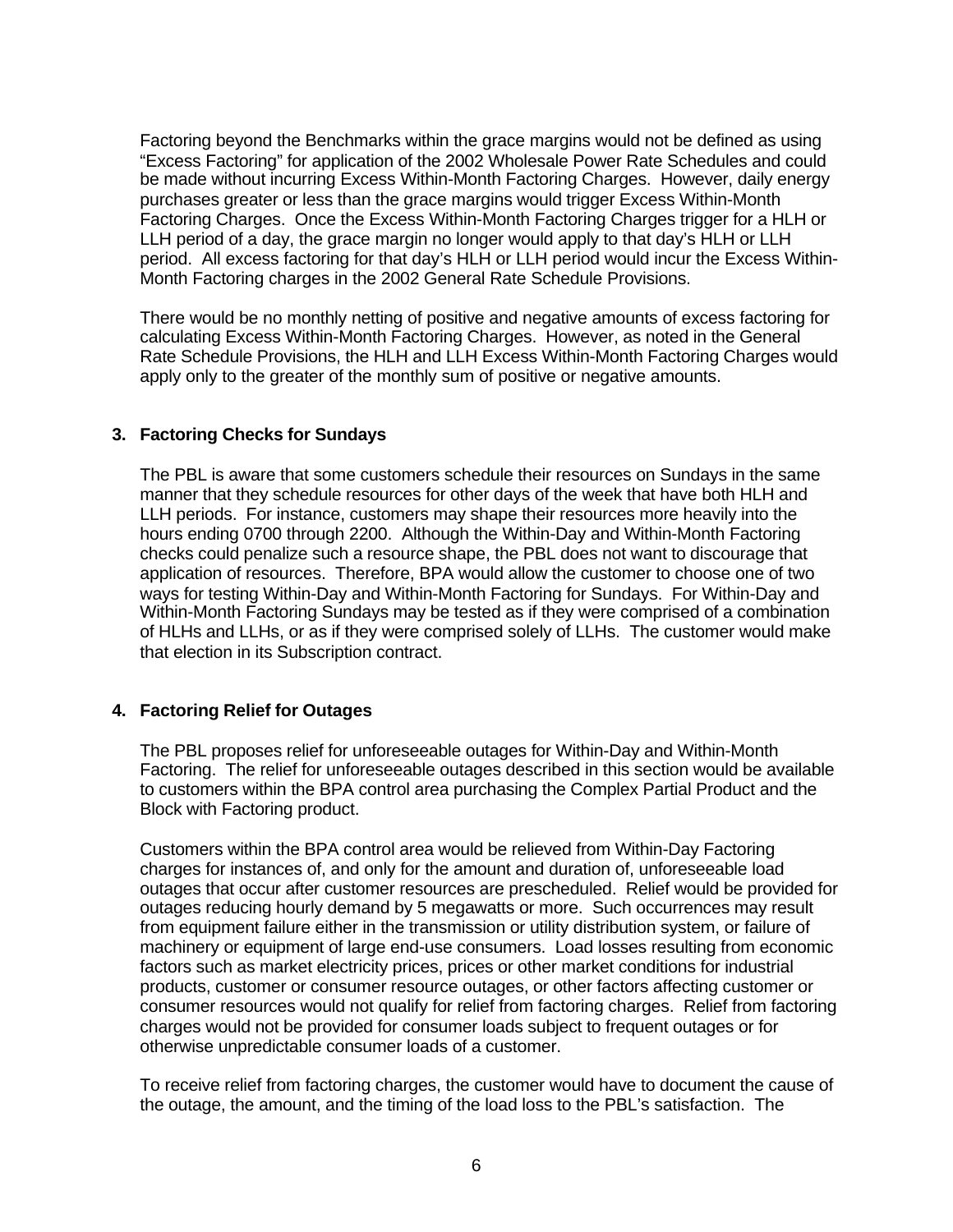Subscription contract would specify how outages would be reported to the PBL to qualify for relief from factoring charges. The customer would be responsible for reflecting the effects of the change in load profile due to the outage in any resources scheduled subsequent to the initial occurrence of the outage. If the outage were to occur during a period prescheduled for more than one day (such as a weekend), the customer would be required to adjust prescheduled resources to account for the outage. Such adjustment would be required by the next preschedule deadline following the outage, even if not on a normal preschedule day. Consequently, relief from factoring charges only would be provided until the next preschedule took effect.

If the outage were 50 megawatts or more, and would have a duration of 24 hours or more, it would have to be reported to the PBL within 2 hours of the outage in order to receive relief from factoring charges.

During the diurnal period of relief from factoring charges, the PBL would ignore excess Within-Day and Within-Month Factoring, both within and outside applicable grace margins.

# **5. Annual Resource Declaration Reshaping**

The PBL proposes to allow some annual redistribution of a customer's diurnal resource declarations. This redistribution would be only for hydro resources, and only for those hydro resources declared for Pacific Northwest Coordination Agreement (PNCA) planning. This provision would be applicable only to customers that purchase the Complex Partial Product from the BPA PBL.

Prior to August 1 of each operating year (OY), a series of PNCA planning hydro-regulation studies are performed that compute monthly energy production from each of the hydro projects included in PNCA planning. The monthly energy production may differ from operating year to operating year depending on: (1) estimated firm loads of the PNCA members, (2) firm resources (hydro, thermal, and miscellaneous) included in PNCA planning, and (3) non-power constraints on the coordinated resources.

For purposes of allowing some annual redistribution of a customer's diurnal resource declarations, customers' resource declarations, in Subscription contracts, would be expected to have relied on the results of the final PNCA planning regulation for OY 2001. If the final PNCA planning regulation for a subsequent OY resulted in different monthly energy production from a customer's hydro projects, the customer would be able to reflect those differences in its declared resources. The customer could apply the monthly difference to declared HLH or LLH energy resources, or to a combination of both HLH and LLH resources. However, the customer would not be able to decrease one diurnal capability while increasing the other diurnal capability of the same month.

The PBL recognizes that customer resource declarations are not likely to precisely track any direct result from PNCA planning regulations. Therefore, in order to implement this proposal, BPA and other PNCA parties that expect to reshape their hydro resource declarations must work out a method for translating changes in the results of hydroregulations into numbers applicable to customer resource declarations. That method must protect the PBL from incurring additional costs caused by economic choices of customers.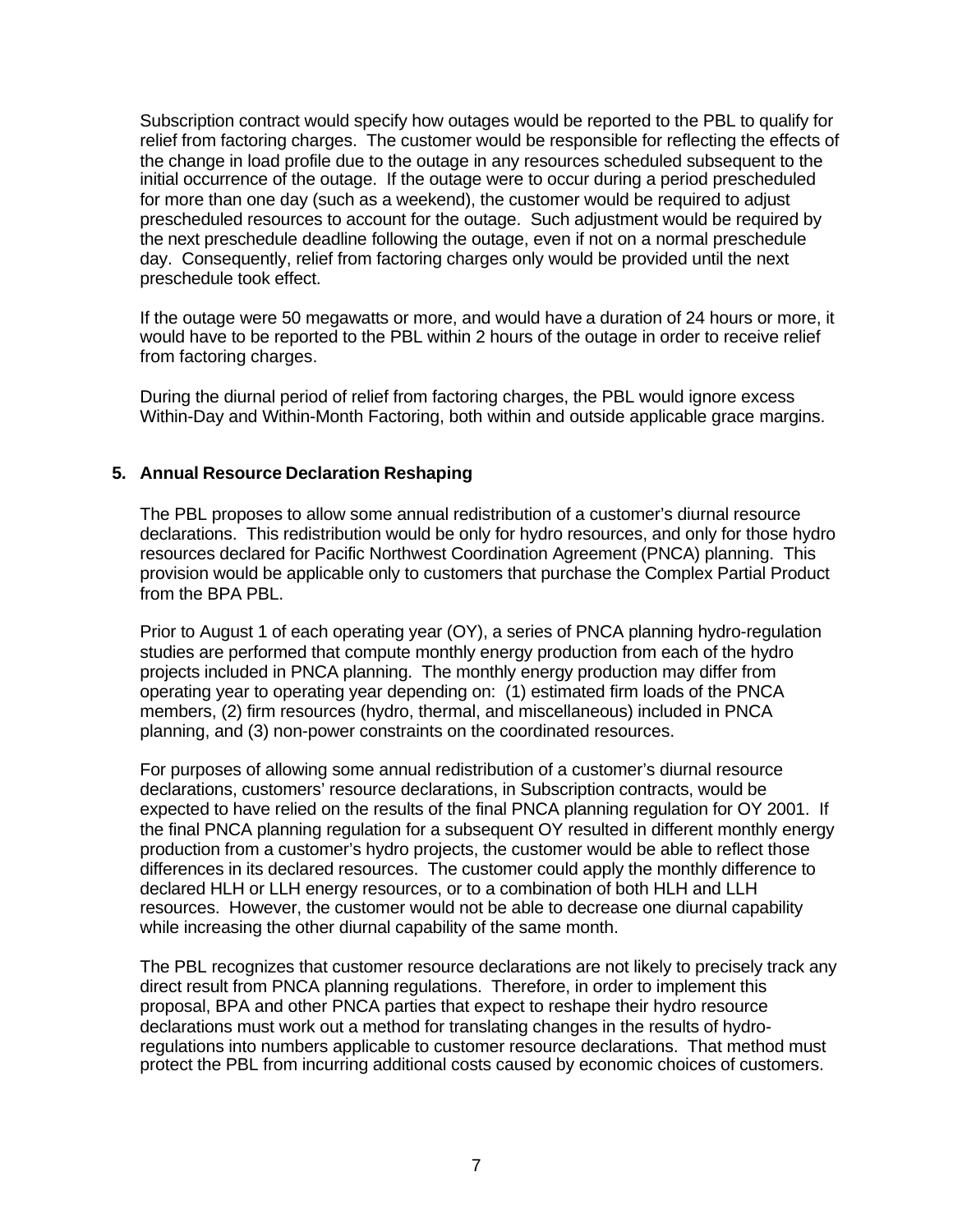Consistent with BPA's Section 5(b) Policy, customers may be allowed to redistribute diurnal resource declarations of non-PNCA hydro resources in a manner similar to changes of PNCA hydro resources if a state or federal agency directs changes in the operation of the resource. This provision is not assured to non-PNCA resources, however, and the burden will be on the customer to demonstrate that such an adjustment is appropriate and that the adjustment will benefit BPA. The customer would be required to demonstrate, to the PBL's satisfaction, the required change of capability of its resource, on a case by case basis.

These described changes to customer resource declarations would be a clarification of the posted product and would be at no additional charge.

## **Other Factors Considered but not Recommended**

1. Elimination of Monthly Diurnal Declarations

In 1996, BPA changed its wholesale power rate structure to reflect changes in the wholesale power market. The market had begun to reflect the fact that the value of electrical power was not the same for all hours of the day or week and BPA incorporated HLH and LLH energy charges in its 1996 Wholesale Power Rate Schedules. As BPA relies more and more on the market for energy to balance Federal Columbia River Power System (FCRPS) resources and its customer load obligations, BPA must impart recognition of the cost differential to its customers. In order for BPA to manage its resource costs, customers must bear the responsibility for their own resource costs and provide to BPA the information necessary for resource planning.

Monthly diurnal resource declarations are important to protecting the PBL from risks of acquiring and selling resources in adverse power markets. Attachment 1 contains a discussion of the importance of those declarations.

2. Allow Month-to-Month Resource Flexibility

The current and expected operating requirements for the FCRPS allow for no month-tomonth shifting of capabilities in most months. Only a very small amount of shifting is possible in only two or three months of the year. The PBL does not expect that FCRPS flexibilities will increase in the next five to ten years. Consequently, it would be imprudent for the PBL to offer such flexibilities to customers as a component of cost-based power sales. To do so would place added risk on BPA and its other customers.

3. Replacing Within-Month Factoring with Scheduling Rules

Customers have proposed that BPA eliminate the Within-Month Factoring checks and replace them with scheduling limits similar to, and possibly more restrictive than, the limits in the 1981 Power Sales Contracts. Effecting such a change would require extensive redesign of power products that have been in development for more than a year. A major re-design would be certain to delay Subscription and is impractical at this time.

4. Displacement in the Posted Product

The PBL is not proposing to include displacement as a feature of products that would be sold at a posted price under the Priority Firm Power Rate.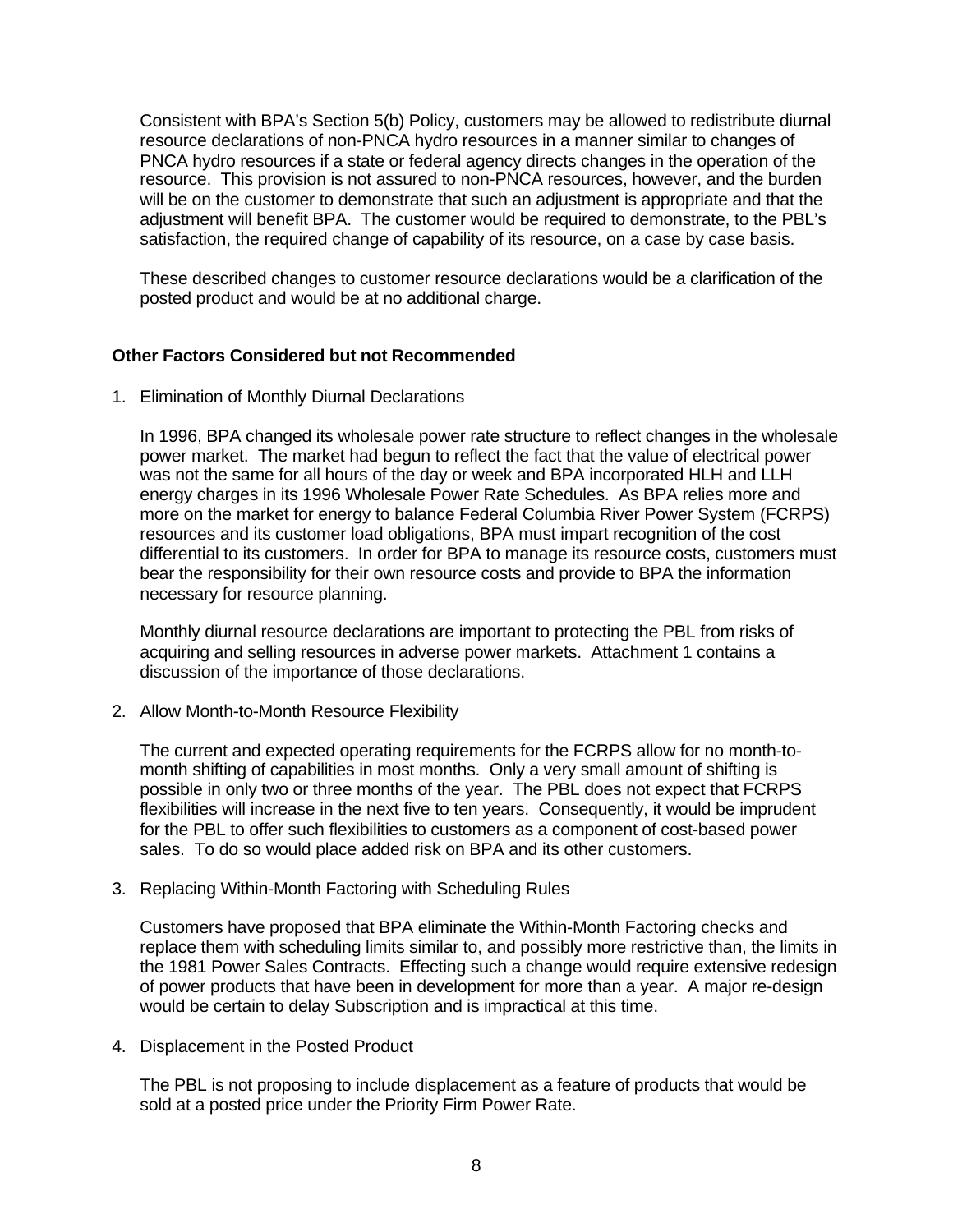The PBL is offering a Displacement Product to customers for the October 2001 – September 2006 period that can be added to any PBL power sales contract through bilateral negotiations. It would be priced under the FPS rate schedule. The Displacement Product is designed to allow the customer to purchase less power from the PBL than its commitment to purchase, for any reason. This type of contract right usually is referred to as a "put" option. The customer pays the PBL an up-front negotiated option fee to be able to "put" a specified amount of energy back to PBL, without having to pay the PBL for the energy that was to be provided under the power sales contract.

The PBL believes that the establishment of active wholesale power markets in the Pacific Northwest allows the PBL and its customers to move to an option approach to displacement. Customers with generation no longer have to displace planned purchases from the PBL because the opportunities to sell surplus generation in the daily and hourly wholesale power markets are available to them. The PBL believes the option approach to displacement reflects the true cost of the service requested by each individual customer and therefore can be tailored to that individual customer's needs.

5. Real-Time Schedule Change Rights

Some customers requested rights to change from preschedules, similar to the rights they had under the 1981 Power Sales Contracts.

The product description allows resource changes up to 30 minutes prior to the hour for resources of customers whose loads are in the BPA control area. BPA has chosen to not allow other real-time change rights for any of the core Subscription products. BPA recognizes that real-time changes could either benefit or harm BPA's costs. However, schedule changes beneficial to BPA may occur too late for the PBL to take advantage of the benefit, while changes harmful to BPA would be very costly for BPA to respond to, and could shift costs to other customers.

Revisiting the decision to not allow additional changes to preschedules would represent a major redesign to the product, and would be outside the scope of current product modification proposals. An ad hoc decision to allow change rights in specific situations, or for specific customers, would raise concerns about equitable treatment of different customers.

6. Monthly Resource Redistribution

The PBL considered allowing customers to shift a portion of their declared LLH resource capabilities into HLHs of the same month. An intended benefit of this provision would have been to enable customers to support their declared peaking capability in the event of unexpectedly high loads.

Initial customer reaction was not supportive of this proposal and PBL staff found its potential implementation extraordinarily complex. Consequently, the PBL decided not to propose this feature.

7. Apply Load Variance Charge only to Variable Portion of Load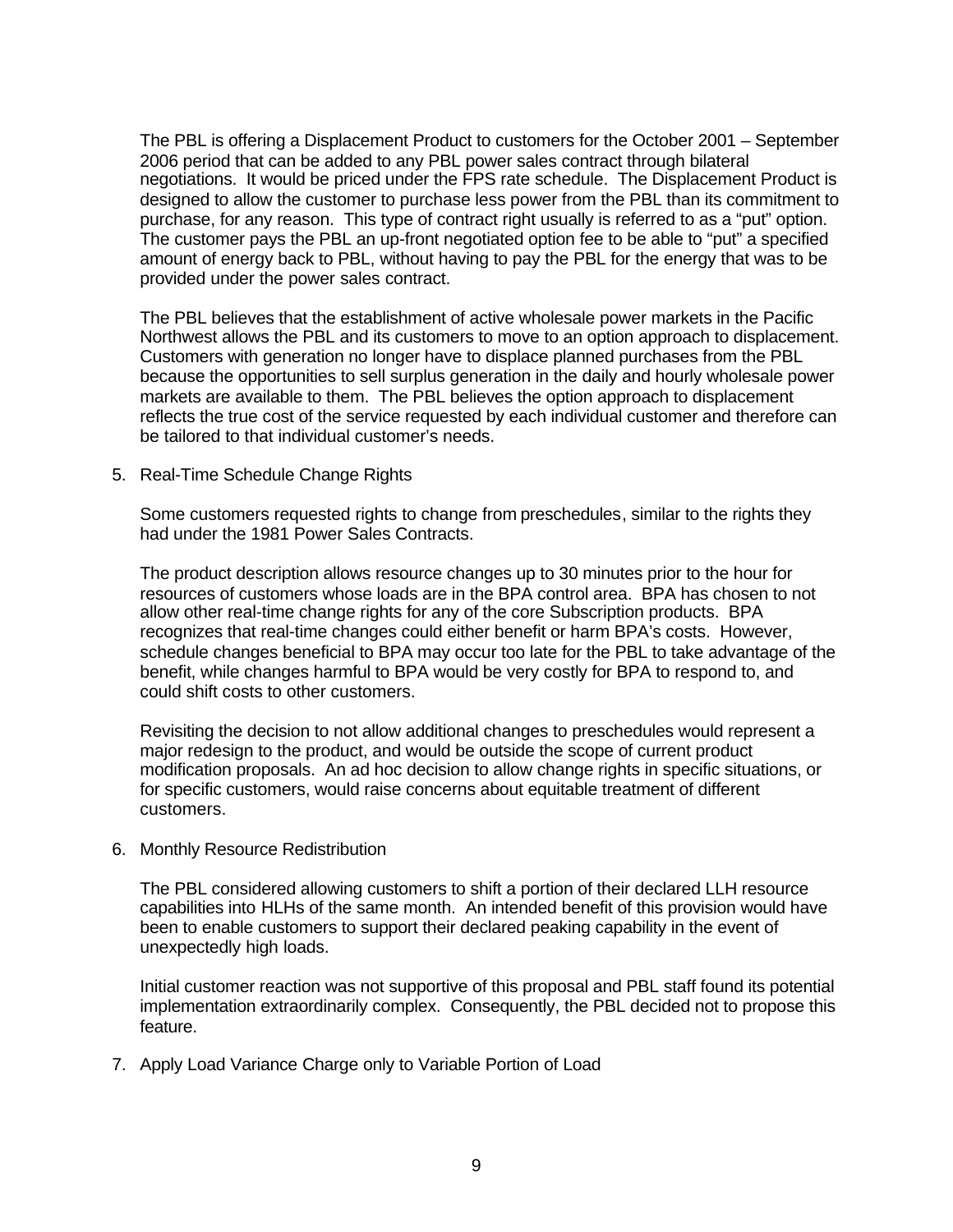Some customers proposed applying Load Variance Charges only to the portion of load subject to variation, and not to underlying base load. The Load Variance Charges are being developed in the 2002 Wholesale Power Rate Case and re-examination of those charges was not possible within the guidelines established for this product review.

#### **Issue Regarding Actual Partial Service with Dedicated Resources**

#### **Demand Credit for Secondary Resources**

Customers have asserted that the Mid C Firm Power HLH index contains no demand component in its prices, and that the PBL should separately credit demand for the application of customer secondary resources to the customer loads. The application of this proposal would reduce the demand purchase from BPA when secondary energy is applied at the time of the customer's peak total retail load. BPA has countered that the Mid C Firm Power HLH price includes a demand component and therefore no separate demand credit is justified.

One customer proposes, alternatively, that if BPA insists that the Mid C Firm Power HLH price includes a demand component, BPA should credit the customer for its secondary energy resources in another manner. The proposal is that the PBL should separate out the demand and energy components of the index and credit each component separately to the customer when the customer's resources displace purchases of PF power.

The PBL incurs the cost of standing ready to serve the customer's peak demand component. Customer displacement of PF purchases at the time of the customer's system peak load does not result in a commensurate reduction of the PBL's demand-related costs, and the PBL cannot remarket the displaced demand purchase. Consequently, a demand credit is not justified for any standard product application and the PBL will not propose one for the Dedicated Resource product.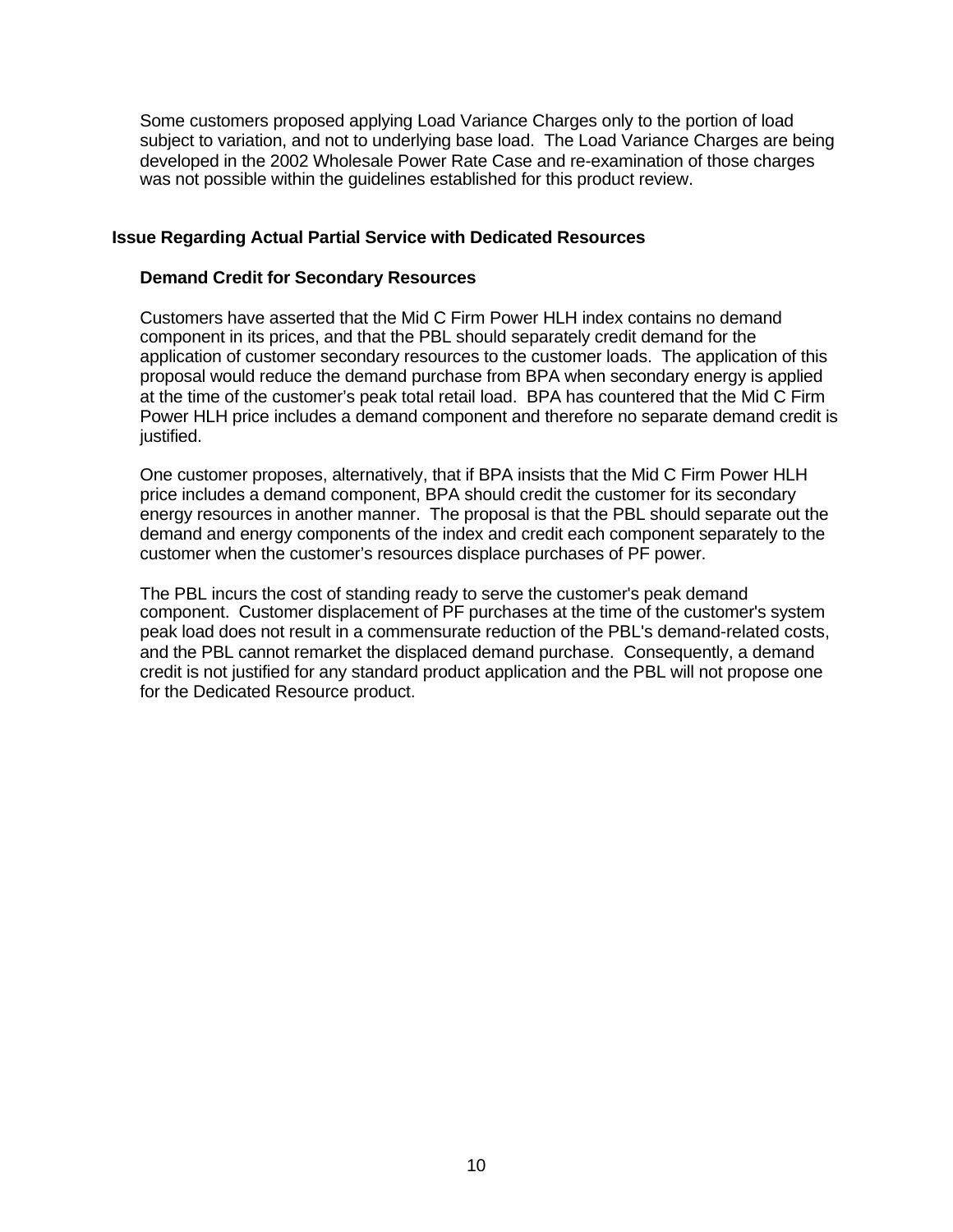## **Attachment 1**

#### Resource Declarations for Complex Partial Product Product Clarification and Potential Revision

#### **Summary**

BPA's Complex Partial Product will require monthly declarations of customer resources by Heavy Load Hour (HLH) energy, Light Load Hour (LLH) energy, and Peak for the term of the contract the customer signs with the BPA. Such declarations are necessary to protect BPA from costs that would be incurred if customers had discretion to re-declare those resources at more frequent intervals.

The resource declarations will be required to comport with reasonable and prudent utility practices and will be consistent with resource data the customer uses for other purposes.

An exception to the requirement for fixed declarations is for hydro resources submitted for the Pacific Northwest Coordination Agreement (PNCA). The resource amounts for such resources may be revised annually to comport with the results of the regulation runs for PNCA planning. This exception also may be applied to non-PNCA hydro resources.

#### **Importance of Monthly Diurnal declarations for the contract term**

In the current BPA Power Business Line (PBL) Wholesale Power Rate Case, the PBL is establishing rates that will be in effect for a 5-year period, starting in October 2001. Those rates are based on forecasts and assumptions for resource capabilities, customer power requirements, and market prices that will occur over the FY 2002 through FY 2006 period. The PBL's actual power sales and purchases during that period will depend highly on the actual net requirements of customers. The cost to the PBL of those transactions will depend not only on the customer net requirements, but also on prices in the markets where the PBL will sell its surplus resources and acquire resources to meet its obligations.

One of the principles used in developing core Subscription products is that BPA will assume no more risk on the behalf of partial requirements customers than BPA assumes on behalf of full requirements customers. That is, BPA will assume the risk of load uncertainty, but not the risk of customer resource uncertainty. By requiring monthly customer resource declarations, the PBL minimizes its acceptance of customer resource uncertainty.

The complex partial product provides a one-time opportunity for customers to declare their resources in a shape that best suits their power needs, given BPA's five-year power rates. These resource declarations will, in large part, determine the net requirements that customers will place on BPA during the term of their contracts (from three to 10 years). The PBL expects that the net requirements of these and other customers will exceed the capability of the Federal Columbia River Power System (FCRPS) and that customers will subscribe to more power than the FCRPS is able to produce in certain periods. Accordingly, the PBL is expecting, at times, to acquire additional resources to supplement the current FCRPS inventory. The fixed resource declarations will enable BPA to manage its purchases and sales of power to most economically serve its obligations. The fixed declarations also will allow the PBL to plan for and acquire the transmission needed to deliver power to its obligations.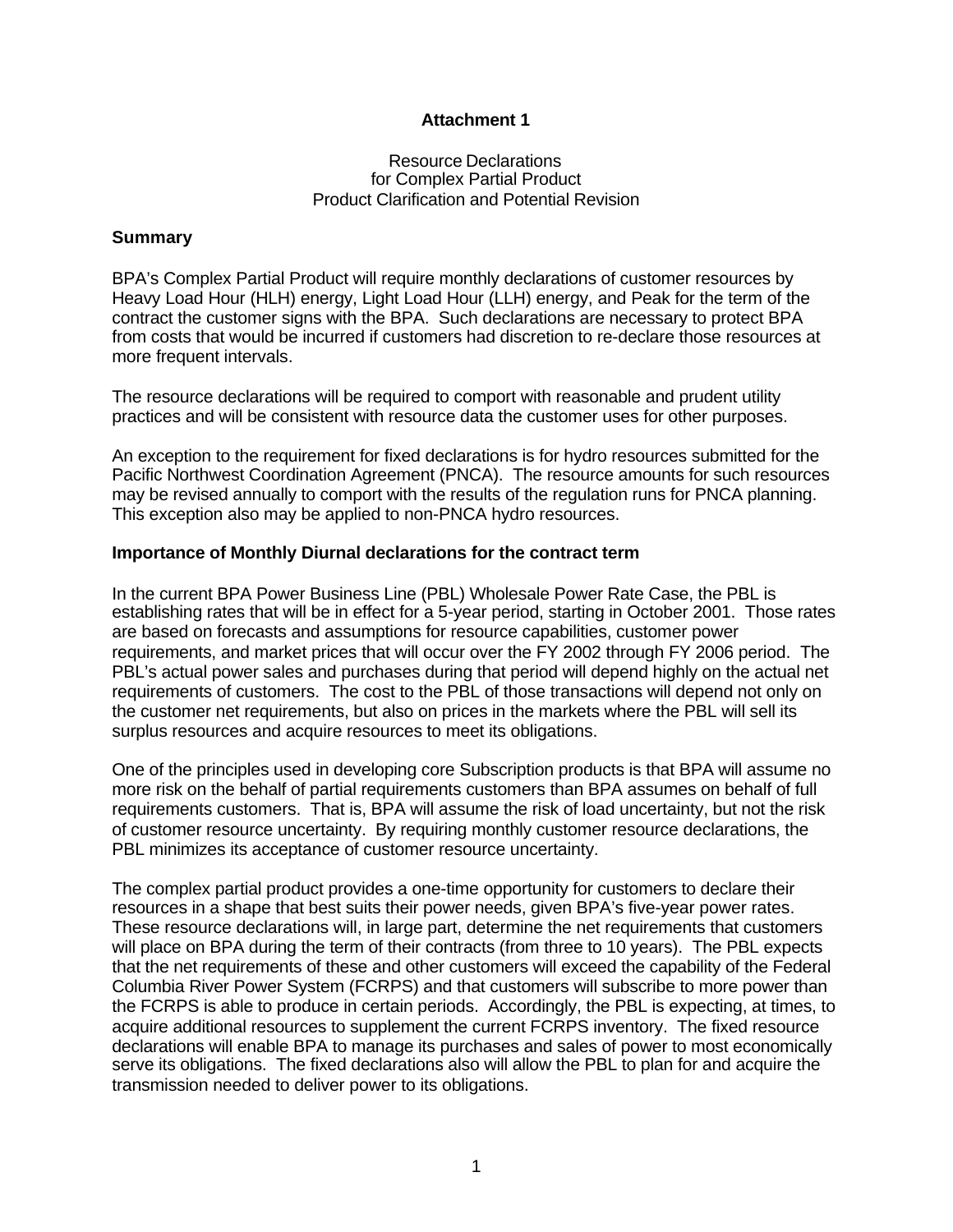If the relative relationships of market prices in various monthly diurnal periods change during the 2002 – 2006 period, customers may perceive incentives to change their monthly diurnal period resource declarations to take advantage of the optimal combination of resources and purchases from BPA. In this situation annual or other more frequent declarations of customer resources could prove costly to BPA. The PBL could be required to purchase in a more costly manner, or sell in a less compensatory manner than planned, and the PBL may be required to adjust its required transmission. This would impose a financial burden on BPA and on its other customers.

# **Customer Discretion in the Resource Declarations**

Although the customer has little or no significant ability to change diurnal monthly resource declarations, once made, the customer does have some discretion in its initial declarations. The December 1999 Power Products Catalog states,

*the declared amounts . . . (of customer resources) . . . will be based on reasonable and prudent utility practices and will be consistent with resource data used by the customer historically for purposes of its BPA contracts and for other purposes. Customer declared amounts may take into account change of condition(s) reasonably affecting resource capability. Prudent utility practices for establishing firm hydro resource capabilities may include criteria other than critical period planning.*

(December 1999 Power Products Catalog, p. 11)

The extent of the discretion this provides the customer is yet to be determined. Of course, if the resource declaration matches the manner the customer applied its resources prior to 2001, BPA will not challenge the declaration.

## **Declaration Exception for PNCA Resources**

All mainstem hydro above Bonneville Dam is included in Pacific Northwest Coordination Agreement (PNCA) planning. The entire resource is included. Other hydro, non-hydro, and contract resources may be included in PNCA Planning if the party so-desires.

If the customer has declared hydro resource capability per PNCA critical period planning criteria, those resource capabilities may be revised annually, with capabilities changing as a result of the coordinated planning processes. Discussions among the PBL and PNCA parties expecting to use this exception will determine precisely how the declarations will tie to the coordinated planning process results. These resources include hydro, whether or not it is mainstem hydro above Bonneville Dam.

PNCA regulations do not separate monthly resource values into HLHs and LLHs. Therefore, to the extent annual or monthly capabilities of PNCA hydro resources change from the capabilities established by the OY 2001 final regulation, customers have some ability to re-designate hydro resources declared under the PNCA. The customer may apply the amount of monthly resource change to either HLHs or LLHs, or to a combination of both. For example, assume the October 2003 resource declaration originally was 100 Megawatthours (MWh), based on the OY 2001 final regulation, and the customer declared that as 75 MWh in HLH and 25 MWh in LLH. If the OY 2003 regulation changed the October value to 90 MWh, the customer could choose to